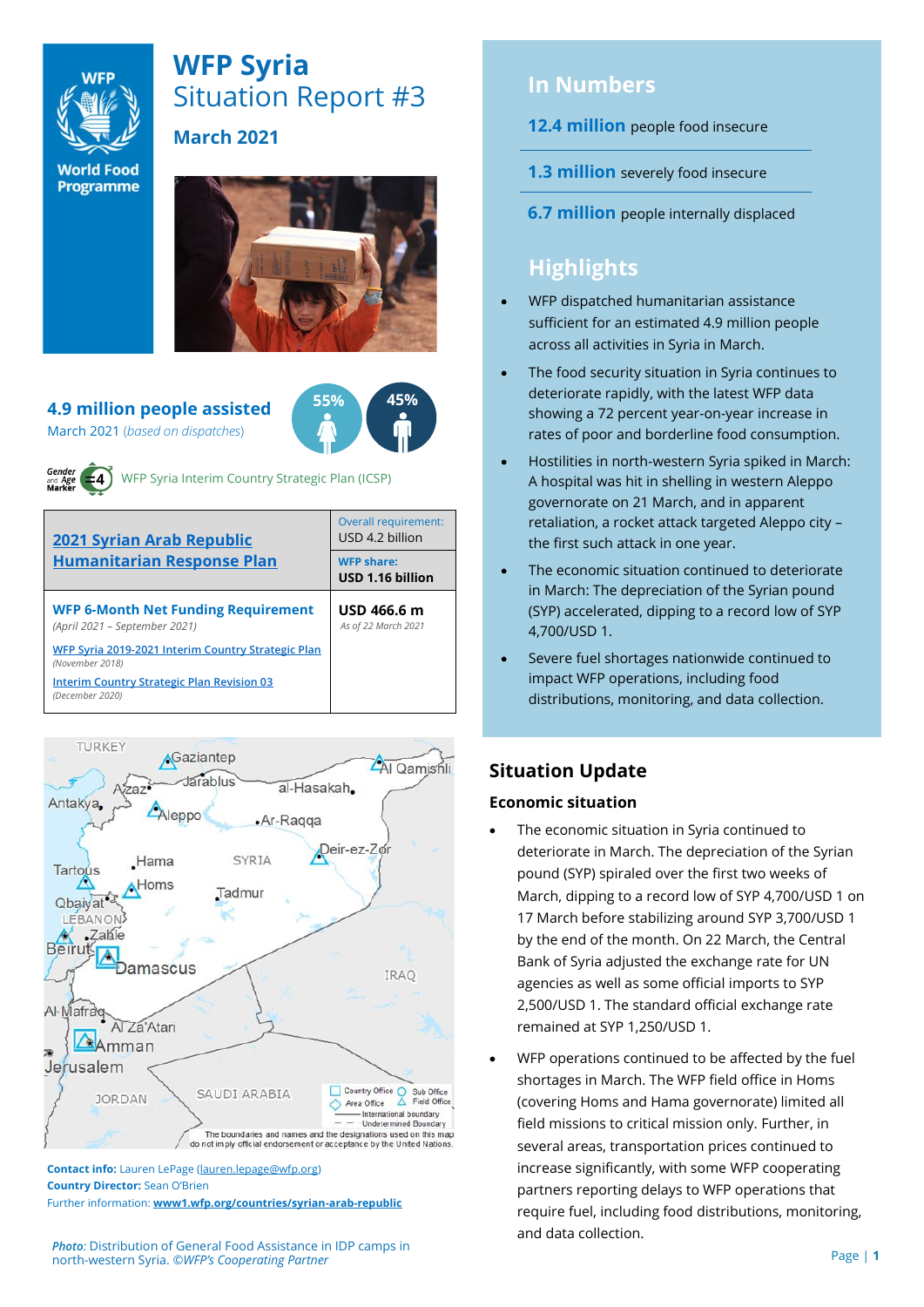## **Food Security Situation**

- The food security situation in Syria is at critical levels and continues to deteriorate, according to the latest WFP [mobile Vulnerability Analysis and Mapping \(mVAM\)](https://api.godocs.wfp.org/api/documents/WFP-0000126756/download/)  [data](https://api.godocs.wfp.org/api/documents/WFP-0000126756/download/) covering the month of March. The national average rate of inadequate food consumption (poor and borderline combined) increased by 11 percent monthon-month (from February to March 2021) and 72 percent year-on-year (from March 2020 to March 2021). Nearly one out of five interviewed households in Syria (18 percent) reported poor food consumption in March 2021, more than double the level recorded in March 2020.
- Nine out of ten interviewed households reported applying at least one food-based coping mechanism to meet their food consumption needs, an increase of 11 percent since March 2020, with a higher proportion among female-headed households (95 percent) compared to male-headed households (89 percent). As food prices continued to skyrocket across Syria, almost 84 percent of interviewed households reported having already depleted their savings.

## **COVID-19 Pandemic**

• As of the end of March, approximately 50,406 COVID-19 cases and 2,284 deaths had been confirmed across all areas of Syria as of 01 April. This includes 18,909 cases and 1,265 deaths in government-controlled areas, 21,318 cases and 637 deaths in north-western Syria, and 10,179 cases and 382 deaths in north-eastern Syria.

## **North-Western Syria**

- A spike in hostilities was reported in north-western Syria in late March, with hostilities between Government forces and their allies and non-state armed groups reported from multiple areas of Idlib and Aleppo governorate.
- On 21 March, a hospital was hit by shelling in western Aleppo governorate, and in apparent retaliation, a rocket attack targeted Aleppo city, killing two people – the first such attack in one year.
- In Idlib governorate, airstrikes near the Bab al-Hawa border crossing point damaged two warehouses belonging to two WFP cooperating partners and destroyed four trucks belonging to a WFP-contracted transporter. No staff were harmed, and no WFP commodities were lost in the incidents.

## **North-eastern Syria**

• On 28 March, Kurdish-led Syrian Democratic Forces (SDF) started a security clearance campaign in Al-Hol camp (Al-Hasakeh governorate) in response to recent unrest in the camp. The campaign resulted in the arrest

- On recommendation from the United Nations Department for Safety and Security (UNDSS), all UN field missions to Al-Hol were suspended. As such, All WFP missions to the camp were temporarily suspended.
- WFP food distributions and malnutrition treatment activities were suspended as the operation began. However, Al-Hol camp management allowed operations to resume on 30 March, and WFP distributions resumed in early April.

## **WFP Response**

- WFP dispatched humanitarian assistance sufficient for an estimated 4.9 million people across all activities in Syria in March.
- A total of USD 1.7 million in cash-based transfers (CBT) was distributed to 151,700 WFP beneficiaries across four activities: The General Food Assistance (GFA) CBT pilot; School Feeding (support to out-of-school children); Malnutrition Prevention (support to pregnant and lactating women); and Livelihoods, Resilience and Social Safety Nets.
- In response to COVID-19, and under agreement with UNFPA, CBT top-ups at a total value of USD 394,100 were distributed, allowing the households of the 70,400 pregnant and lactating women and girls (PLWG) assisted by WFP to purchase hygiene items (benefitting some 352,000 people).
- As part of the Health Sector-led response to COVID-19 in Syria, WFP, in cooperation with the World Health Organization (WHO) had by the end of March provided food assistance to more than 15,000 people in ten quarantine and ten isolation centres in Aleppo, Hama, Homs, Lattakia, Tartous, and Rural Damascus governorates. The project is funded through the Syria Country-Based Pooled Fund (CBPF).

## **General Food Assistance (GFA) Programme**

- In March, WFP dispatched GFA sufficient for some 4.8 million people across all 14 Syrian governorates.
- Cross-border deliveries from Turkey accounted for 28 percent of the total WFP general food assistance dispatched. This includes food rations for some 1.3 million people areas of Idlib and Aleppo governorate inaccessible from inside Syria.
- Data collection for WFP's Vulnerability Needs Review (VNR) began on 01 March, and by the end of the month,